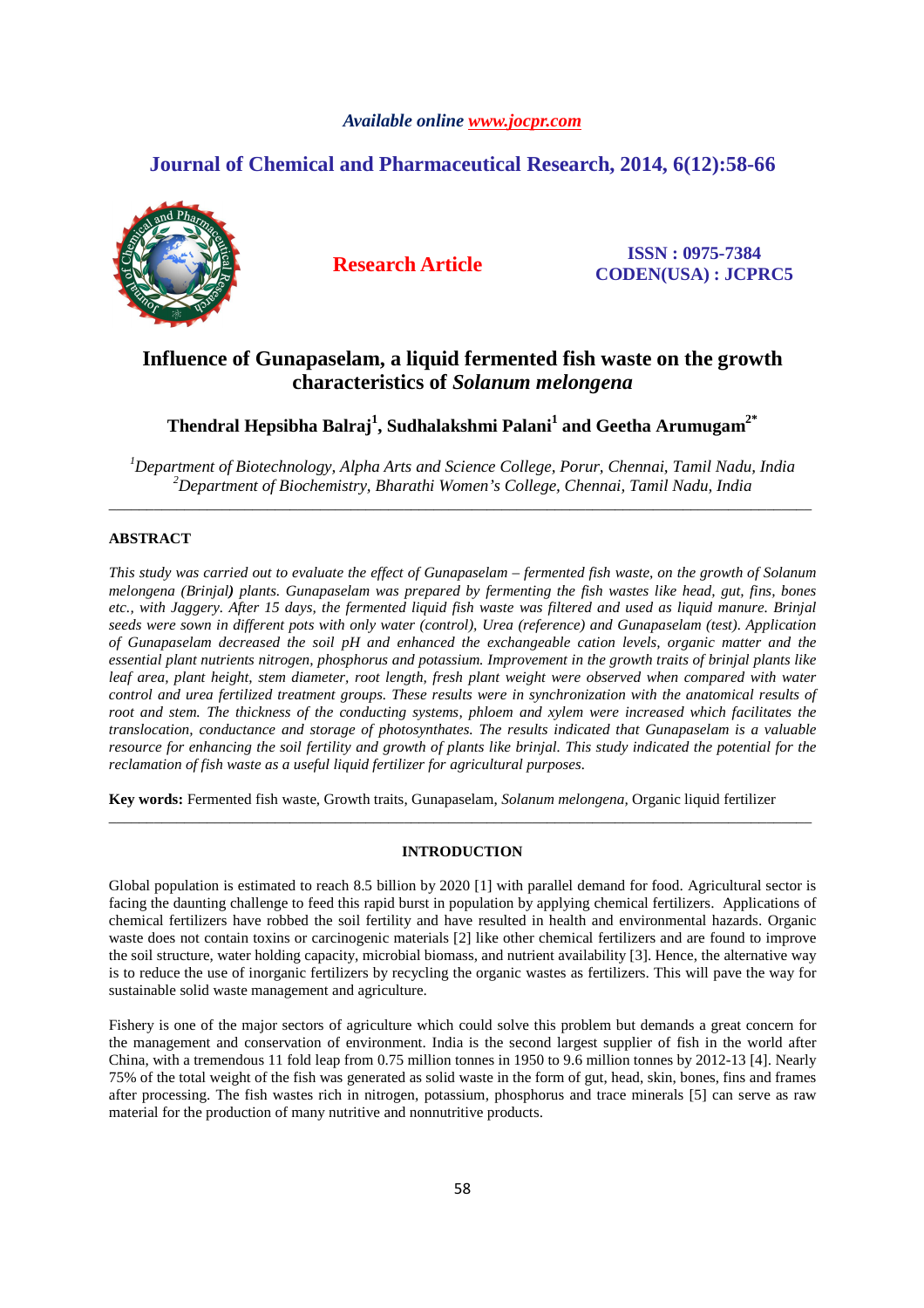Fermentation process converts the solid substrates in to simple molecules with the help of microbes. It is one of the promising technologies which convert the fish waste in to useful organic manure, an expensive resource for agriculture without the formation of fusty smell [6]. Utilization of biodegraded fish waste products as liquid fertilizer, "Kunapajala" is an age old practice [7]. Bones, excreta, blood and meat of animals like horses, dead parrot, fish, horns of sheep, goat etc., were used to prepare Kunapajala. Later, the ingredients were modified based on the availability of wastes. Vincent et al. [8] have reported the preparation of Kunapajala / Gunapaselam using fish waste by fermentation and its use as liquid fertilizer and foliar spray. Fermentation has been found to remove antinutritional factors [9], increase of nutritive value [10] and digestibility [11].

*\_\_\_\_\_\_\_\_\_\_\_\_\_\_\_\_\_\_\_\_\_\_\_\_\_\_\_\_\_\_\_\_\_\_\_\_\_\_\_\_\_\_\_\_\_\_\_\_\_\_\_\_\_\_\_\_\_\_\_\_\_\_\_\_\_\_\_\_\_\_\_\_\_\_\_\_\_\_*

Dao and Kim [12], has reported the use of fermented fish waste products as liquid fertilizer. The nutrients in the fish emulsion or fish meal stimulates the growth of the plants through growth promoting rhizobacteria, fixing up the atmospheric nitrogen [13] and increasing the uptake of essential nutrients [14]. This fertilizer because of its liquid nature is readily available, releases the nutrients slowly and prevents leaching from the soil. Nutrients can be applied in the form of foliar sprays which immobilize and supplement the nutrients to the leaves [15]. Beneficiary effect of fish emulsion has been proved in the growth of raddish [16], prevention of white mold disease of bean [17], yield of chilli [18] and Brinjal [19]. Aung et al. [20] investigated the various effects of fish soluble nutrients in the cultivation of soybean, corn, peas, radish, lettuce, rice, sorghum, concord grapes, peaches and strawberries.

*Solanum melongena Linn. (*Brinjal) belongs to the family Solanaceae is a popular vegetable grown throughout the year in all states of India. It is a good source of nutrients and possesses therapeutic properties. Brinjal requires high quantity of the major nutrients and organic matter for better growth and yield [21]. A shift from chemical fertilizers to recycled organic waste will represent a sustainable method of agriculture. Hence, the objective of the study is to evaluate the potential effects of Gunapaselam on the growth characteristics of brinjal.

# **EXPERIMENTAL SECTION**

## **Soil analysis**

The experiment was carried out in a Randomized Complete Block Design (RCBD) at Alpha Arts and Science College, Chennai. The experimental soil used for the study was analysed at Vedapuri Krishi Vigyan Kendra (Tamil Nadu Agricultural University - outreach), Kilnelli, Cheyyar (Taluk), Thiruvannamalai (District). Soil pH and Exchangeable cations were determined from the saturated extract (l:5, soil: water) of soils [22,23]. Organic matter and organic carbon were estimated by Walkley and Black method [24, 25]. The levels of available nitrogen by alkaline permanganate method, phosphorus by Olsen's method and potassium by Flame photometer method were estimated by standard procedures [25, 26]. The above said parameters were analysed before and after the application of Gunapaselam.

#### **Preparation of Gunapaselam**

Well blended mixture consisting of the head portion, intestines and gills of the fish waste were collected from the local fish market at Vanagaram, Chennai and Gunapaselam was prepared according to the procedure described by Vincent et al. [8]. A clean clay pot of 10 liters capacity was taken and filled with 5 l of water. 2½ kg of powdered native jaggery was added and stir well to dissolve. Then ½ Kg of fish waste was added and mixed thoroughly. The mouth of the pot was covered with a cotton cloth to prevent the entry of flies. The content of the pot was mixed every day. After 14 days, the contents were filtered and the filtrate was used as organic liquid fertilizer, Gunapaselam in the ratio of 1:10 with water.

#### **Experimental Design**

A seed bed was raised and healthy seeds obtained from Vedapuri Krishi Vigyan Kendra (Tamil Nadu Agricultural University - outreach) were sown and watered as required. 25 days old healthy plantlets were planted in the clay pots with different groupings. The groupings were Group 1 – Water Control, Group 2 –Chemical fertilizer (Urea) and Group 3 – Gunapaselam. Each treatment group has 15 numbers of replicates. Water / diluted Gunapaselam were added to the respective treatment pots based on the requirement.

#### **Vegetative Growth Characters**

The leaf area and plant height were measured for 6 weeks after 15 days of transplantation in to the pot using meter ruler from ten randomly selected plants of each treatment. At the end of 8 weeks the stem diameter was measured using a calibrated digital vernier caliper and root length using meter ruler. The fresh samples were taken to the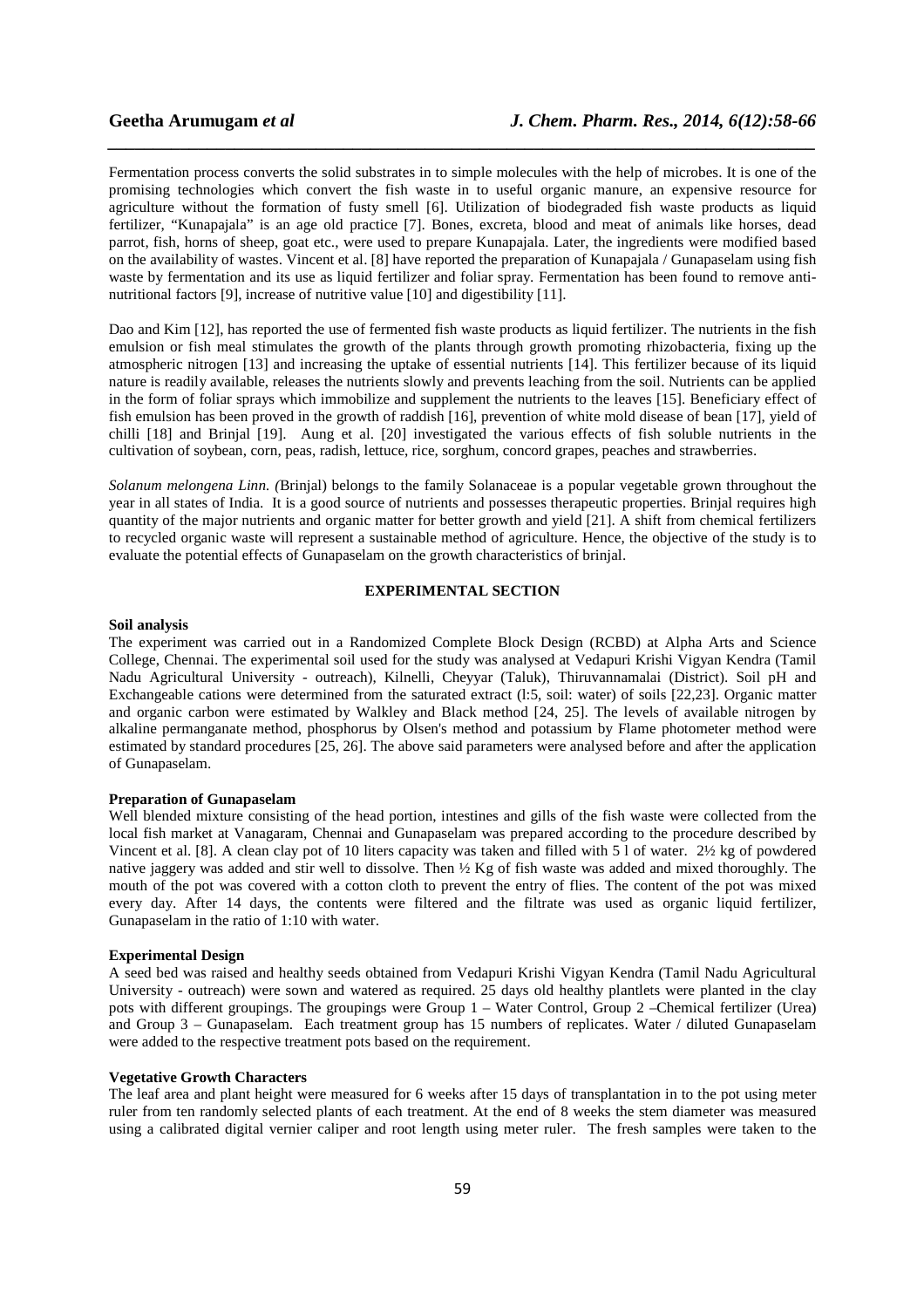laboratory to measure the fresh plant weight using an electronic balance (Shimadzu), and numbers of lateral roots were counted manually.

*\_\_\_\_\_\_\_\_\_\_\_\_\_\_\_\_\_\_\_\_\_\_\_\_\_\_\_\_\_\_\_\_\_\_\_\_\_\_\_\_\_\_\_\_\_\_\_\_\_\_\_\_\_\_\_\_\_\_\_\_\_\_\_\_\_\_\_\_\_\_\_\_\_\_\_\_\_\_*

#### **Anatomy of the root and stem**

#### **Collection of specimens**

The plant specimens (Stem and root) for the proposed study were collected from each groups. Care was taken to select healthy plants and their parts. The required samples of different organs were cut and removed from the plant and fixed in FAA (Formalin-5ml+ Acetic acid-5ml + 70% Ethyl alcohol-90ml). After 24 hrs of fixing, the specimens were dehydrated with graded series of tertiary –Butyl alcohol as per the procedure given by Sass et al. [27]. Infiltration of the specimens was carried by gradual addition of paraffin wax (melting point 58-60ºC) until TBA solution attained super saturation. The specimens were cast into paraffin blocks.

#### **Sectioning**

The paraffin embedded specimens were sectioned to the thickness 10-12  $\mu$ m. Dewaxing of the sections was by customary procedure [28]. The sections were stained with Toluidine blue as per the method given by O'Brien et al. [29]. Since Toluidine blue is a polychromatic stain. The staining results were remarkably good; and some cytochemical reactions were also obtained. The dye rendered pink colour to the cellulose walls, blue to the lignified cells, dark green to suberin, violet to the mucilage and blue to the protein bodies.

#### **Photomicrographs**

Microscopic descriptions of tissues are supplemented with micrographs wherever necessary. Photographs of different magnifications were taken with Nikon lab photo 2 microscopic Unit. For normal observations bright field was used.

#### **Statistical Analysis:**

All data are reported as mean ± standard error of mean. Statistical analysis was done using SPSS 12.0 for windows package. The statistical significance of differences between groups was assessed by one-way analysis of variance (ANOVA) followed by Tukey's multiple comparison test. All statistical analysis was done using computerized Graph Pad Prism version 5.0, Software package (Graph Pad Software Inc., San Diego, CA, U.S.A.). A probability of P< 0.05 was considered as statistically significant.

## **RESULTS AND DISCUSSION**

#### **Effect of Gunapaselam on soil nutrients**

The physico chemical properties of the soil used in this study before and after the application of Gunapaselam were listed in Table 1. The soil pH was found decreased favourably to support the growth of brinjal in Gunapaselam treatment. After the treatment with Gunapaselam, the amounts of exchangeable cations were increased by 85% (0.24dsm-1). An increase of 3% was observed in the organic carbon, total organic matter and total nitrogen. The phosphorus content was increased to 12 kg/ha (9%) and potassium by 5% (264 kg/ha).

| S.NO | <b>PARAMETERS</b>                 | <b>Before application of Gunapaselam</b> | <b>After application of Gunapaselam</b> |
|------|-----------------------------------|------------------------------------------|-----------------------------------------|
| 1.   | pН                                | 8.23                                     | 7.98                                    |
| 2.   | Exchangeable Cations $(dsm)^{-1}$ | 0.13                                     | 0.24                                    |
| 3.   | Organic carbon $(\% )$            | 0.30                                     | 0.31                                    |
| 4.   | Organic matter $(\% )$            | 0.517                                    | 0.53                                    |
| 5.   | Nitrogen(kg/ha)                   | 238                                      | 246                                     |
| 6.   | Phosphorous(kg/ha)                | Ħ                                        |                                         |
| 7    | Potassium(kg/ha)                  | 251                                      | 264                                     |

**Table 1: Effect of Gunapaselam in the soil properties before and after application** 

Fish waste is a great source of minerals, proteins, fat and carbohydrates. Addition of rich carbohydrate source like molasses [30] or jaggery [8] to the fish waste, under enough moisture [31] facilitates the fermentation process as the fish offal or molasses are very good sources of native microbes [30]. The presence of huge microbial population like ammonifiers, nitrifiers, phosphate solubilisers [8] and *Lactobacillus acidophilus* brings out fermentation. The production of acids like lactic acid, acetic acid and carbonic acid decrease the pH of the fermented medium to 4.0 which prevents the fermented product from spoilage [32]. The decrease in the soil pH after Gunapaselam application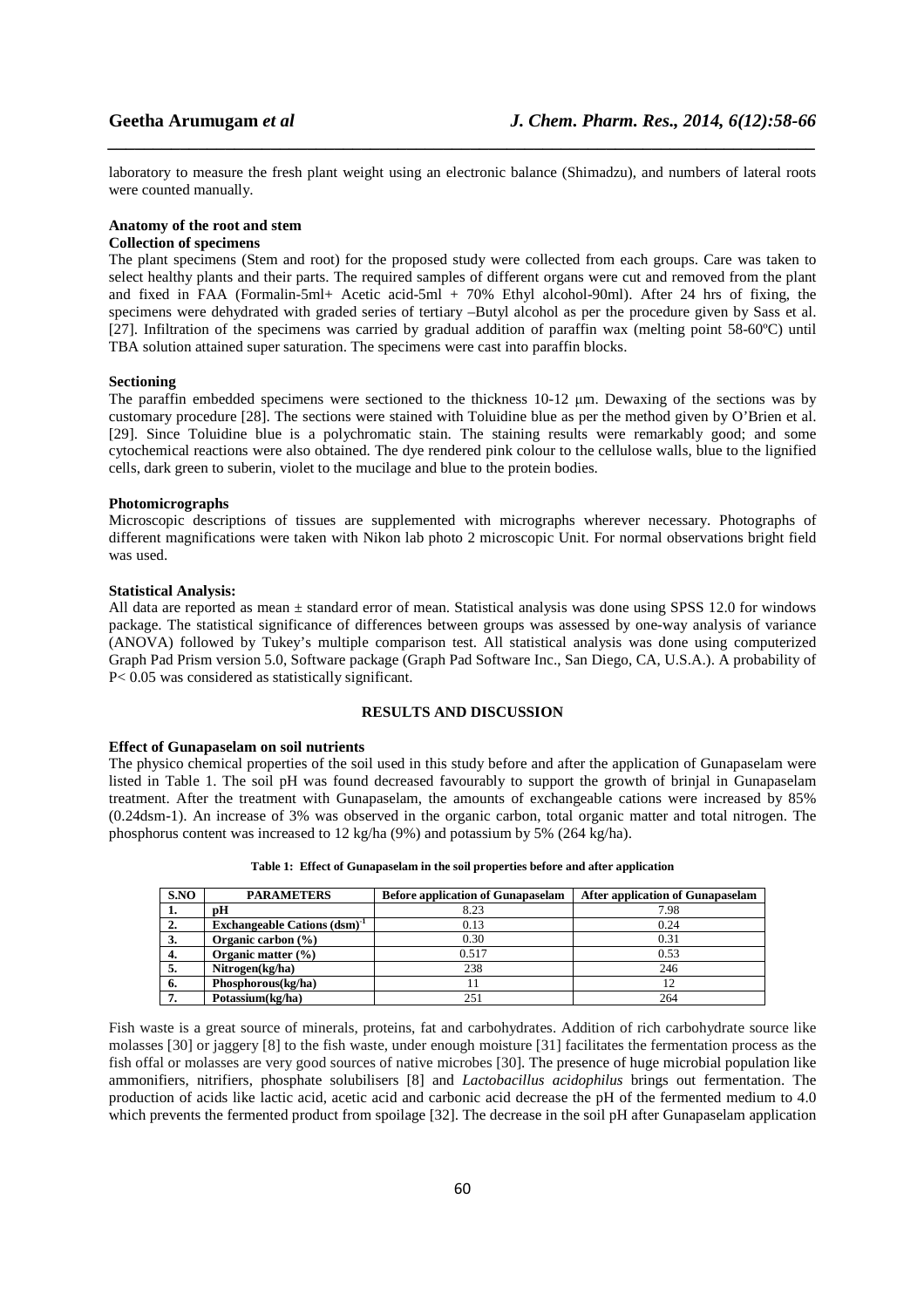was be due to the production of organic acids. It is well known that nutrient uptake and its availability to the crops were influenced by soil pH [33].

*\_\_\_\_\_\_\_\_\_\_\_\_\_\_\_\_\_\_\_\_\_\_\_\_\_\_\_\_\_\_\_\_\_\_\_\_\_\_\_\_\_\_\_\_\_\_\_\_\_\_\_\_\_\_\_\_\_\_\_\_\_\_\_\_\_\_\_\_\_\_\_\_\_\_\_\_\_\_*

Addition of Gunapaselam increases the organic matter, the smallest but dynamic component of the soil. Yin Chan [34] has stated that, addition of organic manure like compost, plant debris and recycled organic waste increases the organic matter of the soil. Sieglinde and Stuart [35], suggested that an amendment rich in nitrogen (protein source) and carbon will result in a good increase of organic matter. Gunapaselam, fermented fish waste manure is a carbon, nitrogen and nutrient enriched amendment which is responsible in increasing the organic matter and hence organic carbon.

According to Takeda et al. [36], the addition of salts and solubilisation of minerals will increase the exchangeable cation content. The cations like magnesium, potassium and calcium which are essential plant nutrients are bound by cation bridges to the negatively charged clay particles and organic matter [37].Water holding capacity is increased and leaching of cations and requirement of nutrients are minimized in soil with high exchangeable cation capacity. Bellaki et al. [38] has observed that a fertile soil will have more exchangeable cations.

Fish waste contains important minerals like calcium, phosphorus, potassium, sodium, magnesium, zinc, manganese and copper [5] similar to the nutritive value as fish. The amount of protein, amino acids, calcium and phosphorus were found to be increased after the fermentation of tauna fish waste [39]. Amino acid is one predominant forms of nitrogen, used by the plants for their growth [40].

Fermentation of the fish waste produces significant amount of organic acids, lactic acid and acetic acid [30] which activates mineral phosphate solubilisation and P- solubilisers [41] like *Rhizobium* [42] and *Bacillus* [43]. Besides increasing the soil phosphorus level, Phosphate solubilisers also increase the nitrogen fixation, trace elements and plant hormones [44].

Plants utilize one of its essential nutrient potassium from the soil, present either in water soluble, exchangeable or non exchangeable forms. Exchangeable cations are held by clay minerals and organic matter in soil. Unavailable potassium can be made available by increasing the microbial activity or by providing acidic environment [45]. This might be the reason for the increase in soil potassium after the application of Gunapaselam. Similar results were observed in the growth of sudan grass by waste mica inoculated with *Bacillus mucilaginosus* [46].

#### **Effect of Gunapaselam on growth characters of brinjal**

The effect of Gunapaselam on the leaf area of the brinjal plants are shown in Table 2. The increase in leaf area (Figure 1) could be due to the enhanced availability of the nutrients particularly nitrogen which promotes the leaf area and function, increased cell division and elongation. The results obtained are in accordance with the report in Okra [47], brinjal, chilli and tomato [48].

| Week                    | <b>Group I</b><br>(Water)<br>$\text{cm}^2$ | Group 2<br>(Urea)<br>$\text{cm}^2$ | Group 3<br>(Gunapaselam)<br>$\text{cm}^2$ |
|-------------------------|--------------------------------------------|------------------------------------|-------------------------------------------|
| $1st$ Week              | $15.75 \pm 1.23$                           | $16.5 \pm 1.33$                    | $26.61 \pm 1.49$ <sup>*</sup>             |
| $2nd$ Week              | $18.87 + 0.97$                             | $21.20 \pm 1.70$                   | $37.45 \pm 2.14$ <sup>*</sup>             |
| $3^{\text{rd}}$<br>Week | $24.29 \pm 1.27$                           | $25.83 \pm 1.18$                   | $44.30 + 2.31$ <sup>*</sup>               |
| 4 <sup>th</sup><br>Week | $25.68 \pm 1.99$                           | $31.67 \pm 2.26$                   | $63.33 \pm 1.75$                          |
| $5th$ Week              | $30.93 \pm 2.12$                           | $38.22 + 1.82$ <sup>#</sup>        | $71.82 + 2.13$ <sup>*</sup>               |
| 6 <sup>th</sup> Week    | $36.25 \pm 1.53$                           | $46.08 \pm 1.93$ <sup>#</sup>      | $85.33 \pm 1.97$                          |

**Table 2: Effect of Water, Urea and Gunapaselam on leaf area of Brinjal plants** 

*Data represent Mean ± Standard Error Mean. #, \* indicates p value < 0.05 and 0.001 compared to corresponding control* 

Table 3 shows the significant increase in plant height of brinjal after  $4<sup>th</sup>$  week of gunapaselam application. The increased plant growth is mainly due to the improvement in soil structure, moisture availability and nutrients especially nitrogen (Figure 2). This result is consistent with that of Atakora et al. [49] who has observed higher rate of plant growth in carrot after the application of grass cutter manure. Availability of dry matter from rich nutrients, higher light interception due to increased leaf area and high photosynthetic activity leads to an increase in the plant growth.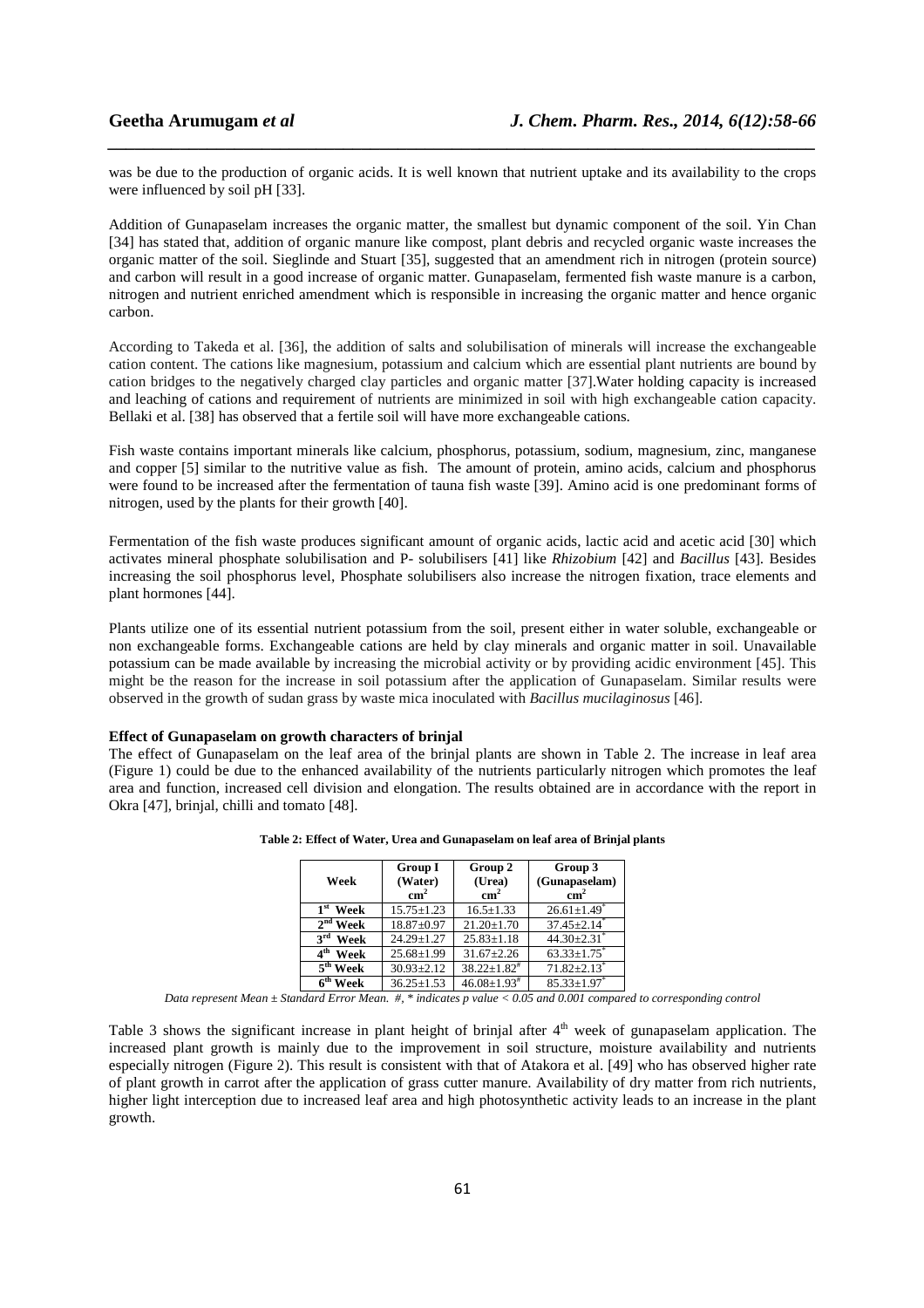

**Figure 1 Effect of water (a), urea (b) and gunapaselam (c) on the growth of brinjal plant** 

| Week                    | <b>Group I</b><br>(Water)<br>cm | Group 2<br>(Urea)<br>cm | Group 3<br>(Gunapaselam)<br>cm |
|-------------------------|---------------------------------|-------------------------|--------------------------------|
| $1st$ Week              | $5.2 + 0.43$                    | $5 + 0.5$               | $5.28 \pm 0.99$                |
| $2nd$ Week              | $6.6 \pm 0.58$                  | $6.33 \pm 0.5$          | $9.86 \pm 1.35$                |
| 3 <sup>rd</sup><br>Week | $9.13 \pm 0.71$                 | $9 + 0.89$              | $14 + 2.37$                    |
| 4 <sup>th</sup><br>Week | $9.53 \pm 0.88$                 | $11.83 \pm 1.32$        | $20.547 \pm 2.43$ <sup>#</sup> |
| 5 <sup>th</sup> Week    | $10.5 \pm 0.707$                | $12.+0.81$              | $23.73 \pm 1.90^*$             |
| 6 <sup>th</sup> Week    | $11.75 \pm 1.70$                | $16.33 \pm 1.527$       | $28.75 \pm 3.06$ <sup>#</sup>  |

**Table 3: Influence of Gunapaselam on plant height** 

*Data represent Mean ± Standard Error Mean. #, \* indicates p value < 0.05 and 0.001 compared to corresponding control* 



**Figure 2 Influence of Gunapaselam on leaf area and plant height on Brinjal** 

Gunapselam treated plants had increased root length, lateral roots, stem diameter, fresh and dry plant weight than urea and water treated controls (Table 4 and Figure 3). The development of the root system is related to the chemical, physical and biological properties of the soil. The organic matter increases the soil porosity and reduces soil bulk density [50] and also on decomposition releases humic and felvic acids that leads to the production of auxin or auxin like substances [51], which enhances the root growth and development of lateral roots. Increased activity of the plant growth promoting rhizoabacteria also enhances the growth and proliferation of the roots by increasing the availability of nitrogen [52] and by the production of auxins [53]. Perez et al. [54] has reported an indirect effect of phosphorus on root growth. Khaled et al. [16] has reported that fish emulsion was found to be the best growth medium for the bacteria and actiomycete isolates that promotes the growth of raddish. The results are in confirmation with the findings of Baldi and Toselli [55] on the root growth of nectarine (*Prunus persica* L.) and peach by using cow manure and compost [56] respectively.

Significant differences in stem diameter and fresh plant weight were detected in Gunapaselam treated when compared with urea fertilized and unfertilized (water) treated group (Table 3). The increase in the stem diameter and fresh plant weight of the whole plant was due to the ample availability of plant nutrients, favorable soil conditions, sufficient water availability which leads to the luxurious growth of the brinjal plant. Similar trends were noted in the findings of many workers [57]. Mathowa et al. [58] observed decrease in the stem diameter when the soil nutrients were depleted.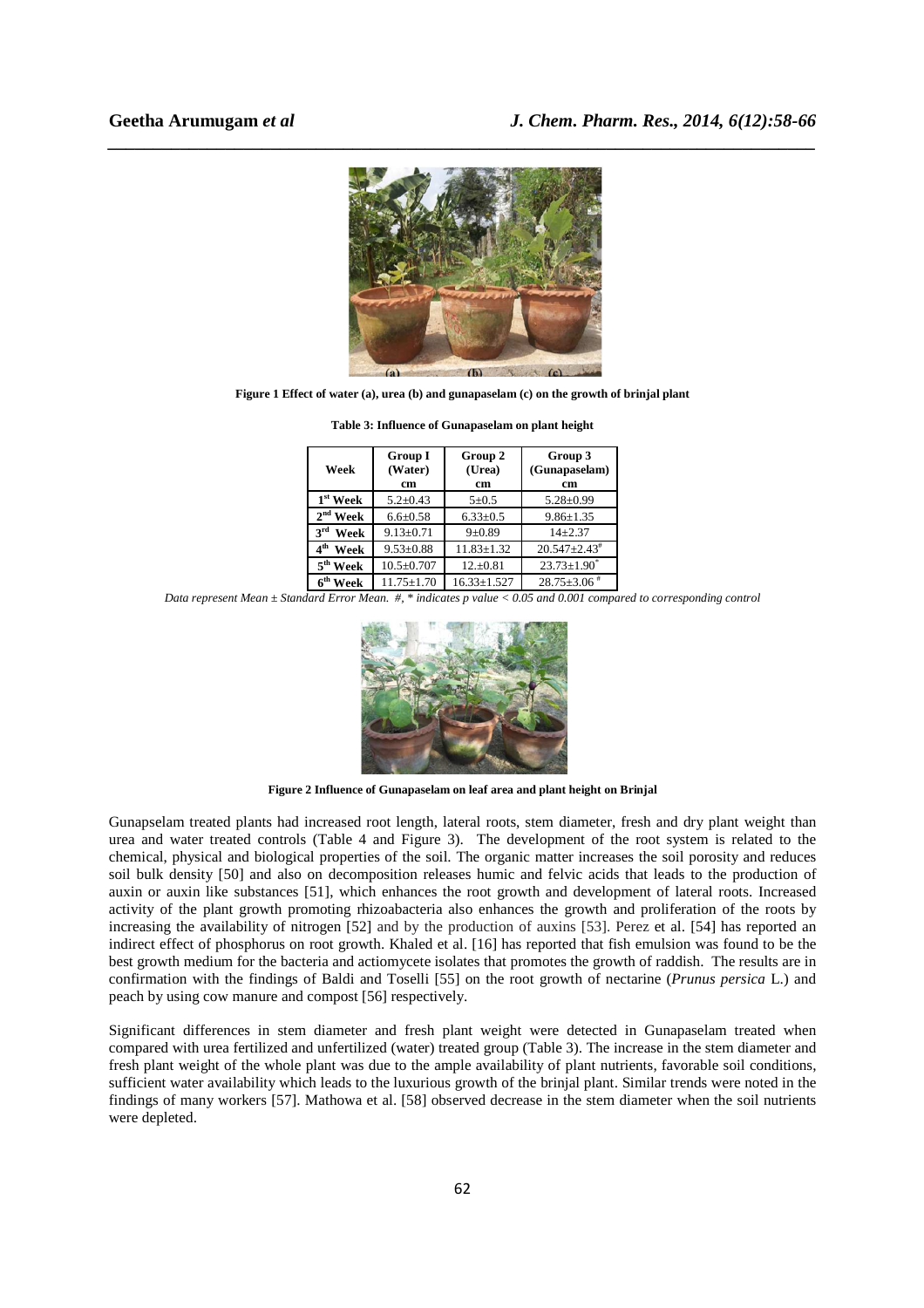| S.No                              | <b>Group I</b><br>(Water) | Group 2<br>(Urea)       | Group 3<br>(Gunapaselam) |
|-----------------------------------|---------------------------|-------------------------|--------------------------|
| Stem diameter (cm)                | $0.2 \pm 0.00$            | $0.3 \pm 0.01$          | $0.5 \pm 0.01$           |
| Fresh plant weight (mg)           | $100 \pm 5.24$            | $200+4.26$ <sup>*</sup> | $400 \pm 6.31$           |
| Root length (cm)                  | $14 \pm 0.4$              | $13+0.2$                | $18 + 0.5$               |
| <b>Small root hairs (Numbers)</b> | $15+1.2$                  | $30+2.1$ <sup>*</sup>   | $45+1.8$ <sup>*</sup>    |

| Table 4: Effect of Gunapaselam on Growth Traits of Brinjal Plants |  |
|-------------------------------------------------------------------|--|

*Data represent Mean ± Standard Error Mean. #, \* indicates p value < 0.05 and 0.001 compared to corresponding control* 



**Figure 3 Effect of water (a), urea (b) and Gunapaselam (c) on the development of secondary roots. Gunapaselam treated(c) brinjal plant has developed 45 number of secondary roots when compared with urea(b) and water (a), which has produced 30 and 15 respectively** 

#### **Effect of Gunapaselam on anatomical characters**

The anatomical results show that xylem and phloem tissues of gunapaselam treated brinjal plants had better characteristics features which conduct water and food products respectively. Generally xylem vessels are wide circular for effective diffusion and distribution of water. The size of xylem was found increased (800µm) when compared to urea control (550µm) and water control (less than 300µm). The phloem tissue responsible for conducting of food products and other nutrients are found increased in thickness when compared to that of urea and water controls (Figure 4). The stem xylem and phloem results have also shown similarly improved characteristic features in Gunapaselam treatment when compared to other two groups (Figures 5.1 and 5.2).



**Figure 4. T.S. of root (a) Group 1 (Water) – The phloem elements have undergone shrinkage and compressive; Xylem elements are thin walled (<300µm), (b) Group 2 (Urea) – The phloem elements are large and intact; Xylem elements are 550µm in diameter, (c) Group 3 (Gunapaselam) – The phloem elements are large, thick and intact; Xylem elements are 800µm in diameter. (40x: Co- cortex; Pe – Periderm. Sph- Secondary Pholem; Sx – Secondary Xylem; Ve- Vessels; XFi- Xylem Fibre)**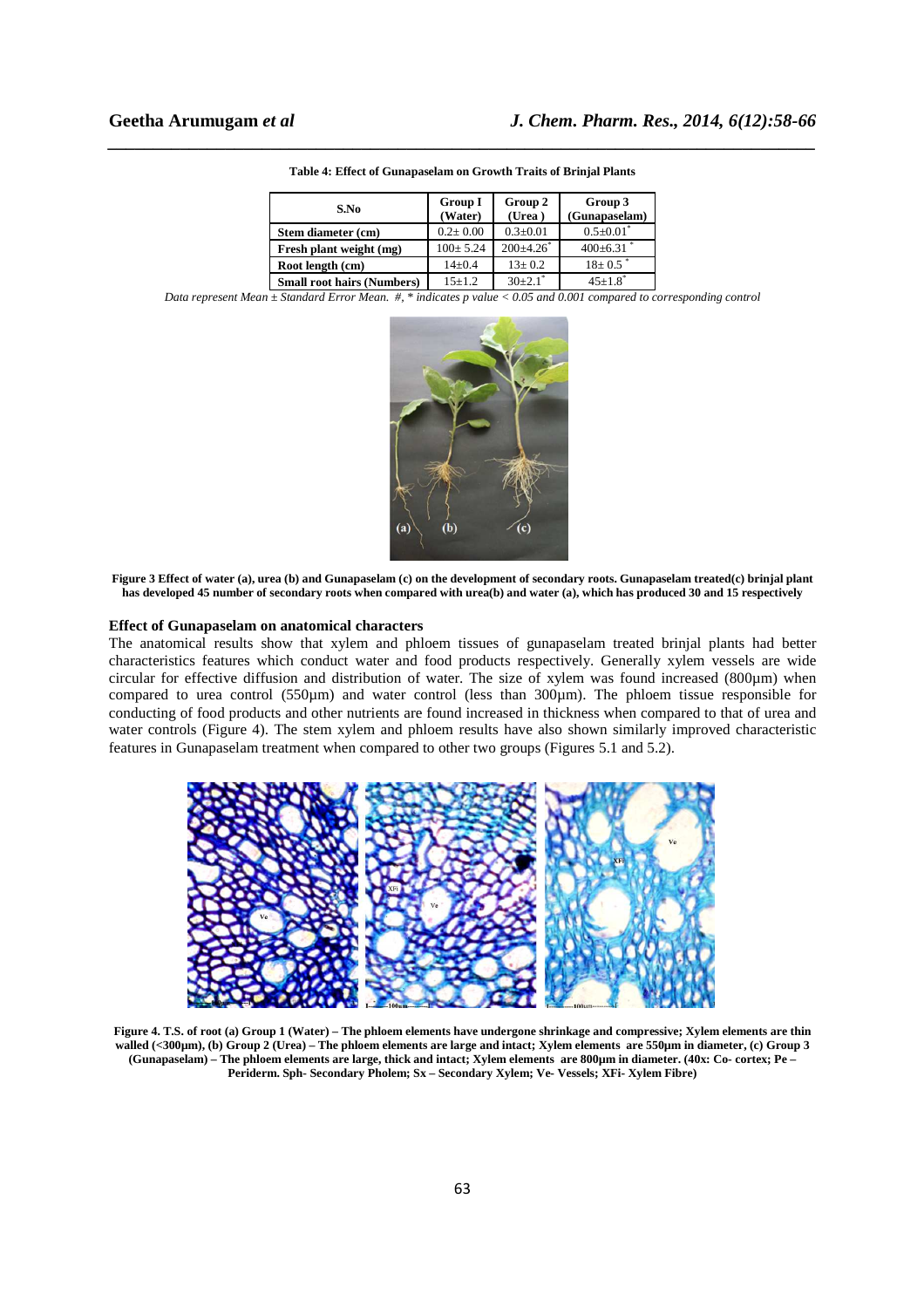

*\_\_\_\_\_\_\_\_\_\_\_\_\_\_\_\_\_\_\_\_\_\_\_\_\_\_\_\_\_\_\_\_\_\_\_\_\_\_\_\_\_\_\_\_\_\_\_\_\_\_\_\_\_\_\_\_\_\_\_\_\_\_\_\_\_\_\_\_\_\_\_\_\_\_\_\_\_\_*

**Figure 5.1 T.S. of Stem (a) Group 1 (Water) – Wide well developed periderm and cortical tissues of the stem, (b) Group 2 (Urea) – Prominent periderm well preserved cortex, (c) Group 3 (Gunapaselam) – Well developed periderm and thick zone of collenchymatous cortex and thick parenchymatous inner cortex. (10x: ICo- Inner cortex; OCo- outer cortex; Mph- medullary phloem; Pe- periderm; pipith; Sph- Secondary Pholem; Sx – Secondary Xylem; Ve- Vessels; XFi- Xylem Fibre)** 

From the above mentioned results, the anatomical findings coincide well with the morphological characters of the brinjal plants under various treatments. The two types of conductive tissues in plants are Phloem and Xylem. Growth and developments of the plant is influenced by the phytohormones transported by the phloem whereas the functions of xylem includes transport and storage of water and mineral nutrients and also provide mechanical support to the plants. The increase in the thickness of the secondary phloem in Gunapaselam treated brinjal plants confirms the maximum conduction of photosynthates as explained by Kulkarni and Deshpande [59]. The transport, conductivity and storage of nutrients, photosynthates and water was achieved by increasing the diameter of the secondary xylem in Gunapselam treated brinjal plants. These results are in accordance with the findings of Manoj et al. [60] in chilli, tomato, *Calotropis*, *Solanum* species and grapes. These factors were responsible for the increase in the plant height, leaf area, stem diameter and fresh plant weight. The production of the lateral root growth is directly linked with the number of xylem [61]. Thus the correlation of these anatomical features with the growth traits validates our obtained results.



**igure 5.2 T.S. of stem (a) Group 1 (Water) – The cortical zone is 500µm thick and medullary phloem is not well differentiated; Xylem elements are wide, (b) Group 2 (Urea) – The cortical zone is 600µm thick and medullary phloem is also reduced which are small and thin**  walled masses; Xylem elements are wide and thin walled, (c) Group 3 (Gunapaselam) – The cortical zone is 700µm thick and medullary **phloem is prominent; Xylem elements are wide and thin walled. (10x: ICo- Inner cortex; OCo- outer cortex; Mph- medullary phloem; Pe- periderm; pi- pith; Sph- Secondary Pholem; Sx – Secondary Xylem; Ve- Vessels; XFi- Xylem Fibre)** 

#### **CONCLUSION**

The increase in the human consumption of fish results in the production of waste which can be reutilized to reduce their negative impact on the environment. Fish is one of the best animal food rich in proteins, minerals and trace elements. Fermented fish waste, Gunapaselam is found to enrich the soil nutrients required for plant growth and favourably influence the conducting functions of xylem and phloem vessels. Thus Gunapaselam could be used as a valuable organic liquid fertilizer for better yield from crops at lesser cost and also without the harmful effects of chemical fertilizers. However, further study on the mechanism of action in detail is required to support the results of this pilot study.

#### **Acknowledgements**

Author wish to thank the Management and Principal, Alpha Arts and Science College, Porur, Chennai for supporting this work.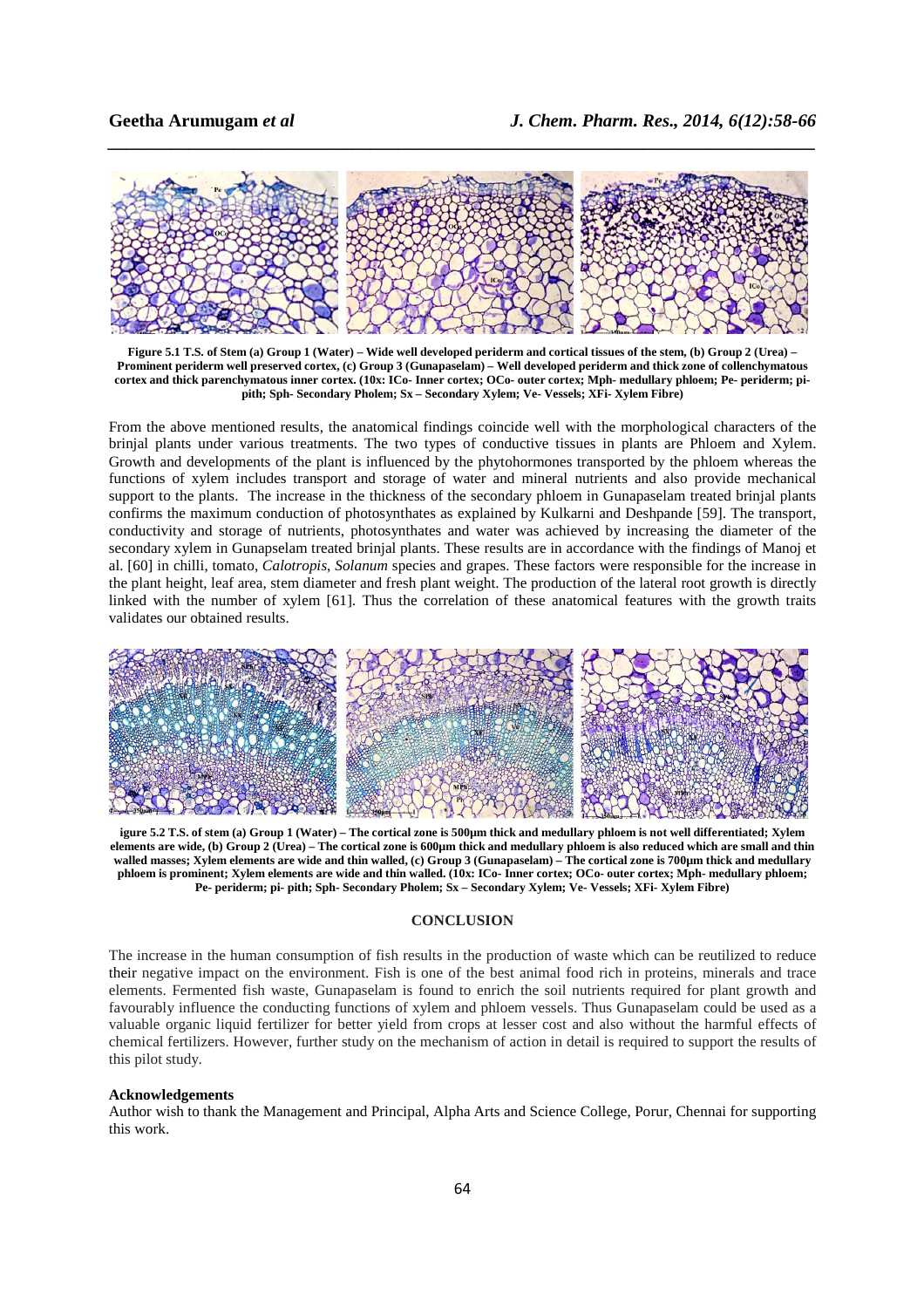#### **REFERENCES**

*\_\_\_\_\_\_\_\_\_\_\_\_\_\_\_\_\_\_\_\_\_\_\_\_\_\_\_\_\_\_\_\_\_\_\_\_\_\_\_\_\_\_\_\_\_\_\_\_\_\_\_\_\_\_\_\_\_\_\_\_\_\_\_\_\_\_\_\_\_\_\_\_\_\_\_\_\_\_*

[1] NG James; II Hiram Levy; SK Prasad, *Royal Academy of Sciences Ambio*, **1994,** 23(2), 120- 123.

[2] KK Joong, *Fish Aquat. Sci*., **2011**, 14(3), 230-233.

[3] D Bhat Savitha; BK Ashok; Acharya Rabinarayan; Ravishankar, *Global Journal of Research On Medicinal Plants & Indigenous Medicine*. **2012,** 1(7), 272-279.

[4] M Spreij, National Aquaculture Legislation Overview, India. National Aquaculture Legislation Overview (NALO) Fact Sheets. In: FAO Fisheries and Aquaculture Department (Online). Rome. **2004.** Updated 15 November 2004. [Cited 6 November 2014]. http://www.fao.org/fishery/legalframework/nalo\_india/en.

[5] AE Ghaly; VV Ramakrishnan; MS Brooks; SM Budge; D Dave,.*J Microb Biochem Technol.,* **2013,** 5(4.), 107- 129.

[6] AA Zynudheen; R Anandan; KG Ramachandran Nair, *Afr. J. Agric Res.,* **2008,** 3, 379-38.

[7] YL Nene, Asian Agri- History, **2006,** 10,315–321.

[8] R Vincent; SA Ismail; S Dawood Sharief; P Jeyaprakash,P, *Online Journal of Biosciences and Informatics,* **2014,** 2(3), 320-324.

[9] SJ Lim; SS Kim; MA Pham; JW Song; JH Cha; JD Kim; JU Kim; KJ Lee*, Fisheries and Aquatic Sciences,* **2010,** 13**,** 284-293.

[10]M Canella; A Bernardi; D Marghinott, *Journal of Food Science and Technology*, **1984,** 17, 314-318.

[11]JL Kiers; AE Van Laeken; FM Rombouts; MJ Nout, *International Journal of Food Microbiolgy,* **2000,** 60, 163- 169.

[12]VT Dao; JK Kim, *J Environ. Manage*, **2011,** 92, 2441-2446.

[13]JM Whipps, *J. Exp. Bot*., **2001,** 52, 487–511.

[14]JW Kloepper; R Lifshitz; MN Schroth, *ISI Atlas Sci. Anim. Plant Sci*., **1988,** 1, 60–64.

[15]M Narayanamma; C Sal Reddy; Ch Chiranjeevi; I Prabhakar Reddy, *Veg. Sci*., **2006,** 33(2), 94-95.

[16]AET Khaled; HN Amr; E.St.J.H Giles; S Krishnapillai, *Plant and Soil,* **2003,** 252,397–411.

[17]HC Huang; RS Erickson; C Chang; JR Moyer; FJ Larney; JW Huang, *Plant Pathol. Bull*., **2005,** 14,183-190.

[18]GB Deore; AS Limaye; BM Shinde; SL Laware, *Asian J.Exp.Biol.Sci. Spl*., **2010,** 15-19.

[19]V Bhat Ramesh; S Vasanthi, *Asian Agri-History*, **2008,** 12(3), 169– 178.

[20]LH Aung; GJ Flick; GR Bluss; HS Aycock; RF Keefer; R Singh; DM Brandon; JL Griffin; CH Hovermale; CA Stutte, *Res. Div. Bull*., **1984,** 8, 4–9.

[21]CU Agbo; PU Chukwudi; AN Ogbu, *Journal of Animal & Plant Sciences*, **2012,** 14(2), 1952-1960.

[22]LE Allison; L Bernstein; CA Bower; JW Brown; M Fireman; JT Hatcher; HE Hayward; GA Pearson; RC Reeve; LA Richards; LV Wilcox, Diagnosis and improvement of saline and alkaline soils. Agriculture Handbook No. 60, United States Department Of Agriculture, U. S. Government Printing Office, Washington D. C., **1954,** 7-33. [23]PR Hesse, A textbook of Soil chemical analysis, 2nd Edition, John Murray publication*,* London*,* UK*,* **1971,** 384- 387.

[24]CS Piper, Soil and plant analysis. Hans. Publication, Bombay, **1966,** 89-128

[25]ML Jackson, Soil chemical analysis, Prentice Hall of India, New Delhi, **1973**, 498-516.

[26]HLS Tandon, Methods of analysis of soils, plants, water and fertilizers, FDCO, New Delhi, **1933**, 144-154.

[27]JE Sass, Elements of Botanical microtechnique, 1st Edition, McGraw Hill Book Co, New York, **1940**, 222.

[28]DA Johansen, Plant microtechniques, 1<sup>st</sup> Edition, McGraw Hill Book Co, New York, London, **1940**, 104-203.

[29]TP O'Brien; N Feder; ME Mc Cull, *Protoplasma.* **1964,** 59, 364-373.

[30]A Samaddar; A Kaviraj, *Int. J. Recycl. Org. Waste Agricult*., **2014,** 3, 45-52.

[31]R Rani Singhania; A Kumar patel; CR Soccol; A Pandey, *Biochem Eng J.,* **2009,** 44, 13-18.

[32]KS Lee; KY Lee; CS Oh; DG Lee; YJ Kim, *J Korea Org Waste Recycl Counc.,* **2004,**.11(4),114–119.

[33]W Gordon, Coffee Tropical Agricultural series. In: H. Murray (Eds). Macmillan Publishing Ltd. London, **1988,**  1-20

[34]Yin Chan, Primary Industries. *Primefact*. **2008,** 735, 1-5.

[35]SS Sieglinde; A Stuart Grandy, Advanced Soil Organic Matter Management. *Michigan State University-Extension Bulletin*. **2011,** E-3137, 1-6.

[36]A Takeda; H Tsukada; M Nanzyo; Y Takaku; T Uemura; S Hisamatsu; J Inaba, *Soil Sci. Plant Nutr.*, **2005,** 51, 251-260

[37]L Oste; E Temminghoff; W Van Riemsdijk, *Environ Sci Technol*., **2002,** 36,208–214.

[38]MA Bellaki; VP Badanur; RA Shetty, *J Indian Soc Soil Sci*., **1998,** 46, 176-180.

[39]V Hena; J Imelda; PR Rajaian, *Aquaculture Research*, **2009,** 40, 1047-1053.

[40]DL Jones; PR Darrah, *Plant Soil*, **1994,** 163, 1–12.